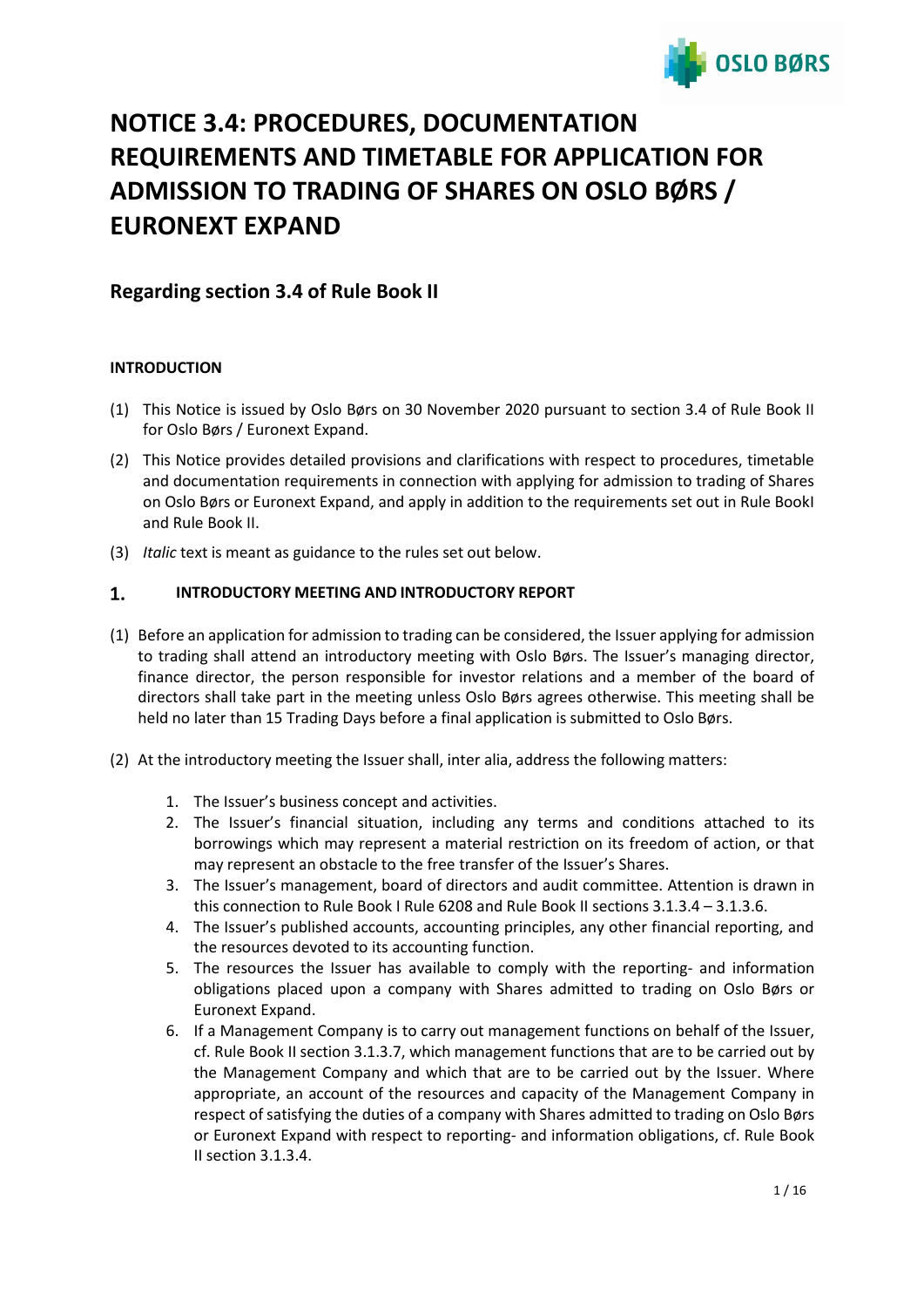

- 7. Any possible increases in Share capital, distribution sales of Shares etc. that the Issuer expects to carry out, together with a review of any technical questions in connection with admission to trading, including index classification.
- 8. Any plans for price stabilization measures in connection with admission to trading.
- 9. Any request for exemptions from specific admission to trading requirements.
- 10. Other special circumstances. In particular, details must be provided of any agreements of critical importance to the business and any agreements with close associates ofthe Issuer.
- 11. The Issuer's policy on information and investor relations, including the measures implemented and planned by the Issuer to promote liquidity in its Shares.
- 12. Whether the Issuer intends to apply alternatively for admission to trading on Euronext Expand.
- 13. The timetable for preparing the listing prospectus.
- 14. Information on whether any members of the board of directors or executive management have been involved in matters that have resulted in, or may result in, criminal convictions or other sanctions for breaches of Norwegian or foreign securities trading and accounting laws. In addition, information shall be provided on any breaches of other laws related to financial matters, as well as any involvement in bankruptcy or corporate insolvencies, which may be material to the assessment of the application for admission to trading.
- (3) The Issuer must produce a report for submission to Oslo Børs setting out how and to what extent the Issuer satisfies the conditions for admission to trading (introductory report). For the introductory report the **Template for introductory report / updated introductory report / application for admission to trading** shall be used, which can be found here: [https://www.euronext.com/en/regulation/euronext-regulated-markets.](https://www.euronext.com/en/regulation/euronext-regulated-markets) To the extent that the Issuer does not satisfy particular conditions, the introductory report must detailhow such conditions will be satisfied prior to admission to trading. If exemptions are to be soughtfrom any of the relevant requirements, this must be clarified in the introductory report. The introductory report must also include a summarized account of which due diligence investigationsthe Issuer intends to carry out, the identity of the parties that will carry out the due diligence, anycircumstances that may be likely to create uncertainty over the independence of the advisers thatwill carry out the due diligence and any other matters that may be material to the question of whether satisfactory due diligence investigations are to be carried out, cf. section 2 below.

The following document shall be attached to the introductory report:

- 1. The Issuer's most recent annual report and accounts together with the most recent halfyearly report if it has been issued since the date of the last annual report.
- 2. Curriculum vitae of the Issuer's executive management and board members.
- (4) The introductory report and appendices must be received by Oslo Børs no later than five Trading Days prior to the introductory meeting.
- (5) Reference is made to Rule Book I Rule 6207. Oslo Børs decides which provisions of the admission to trading rules that shall apply to admission to trading of a new Share class or classes in an Issuer that already has Shares admitted to trading.

*Where an Issuer that already has Shares admitted to trading applies for admission to trading of a new class of Shares, changes to required documentation and deadlines will be considered, as well as possible exemptions from the due diligence requirement.*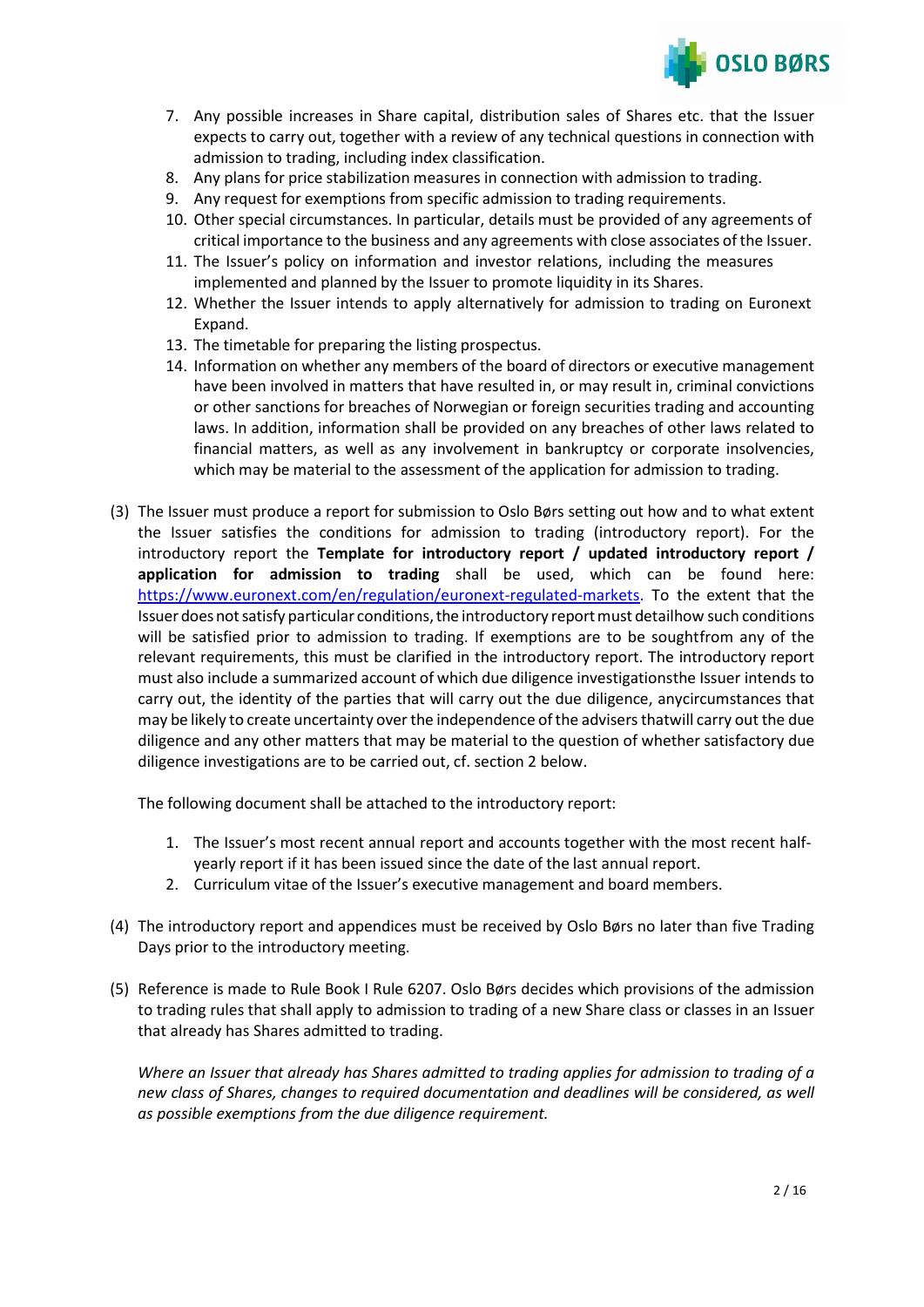

### **DUE DILIGENCE**  $2.$

(1) The Issuer must carry out due diligence in connection with the process of admission to trading in order to identify whether there are any matters that are of significance of evaluating whether the Shares are suitable for admission to trading. At a minimum, the Issuer must carry out financial due diligence and legal due diligence. The Issuer must also evaluate whether there is a need to carry out further investigations, including due diligence in respect of technical, commercial, environmental, taxation and financial matters, as well as any other matters of significance.

*The due diligence investigations must be sufficient to identify whether there are any matters that may be of significance for evaluating whether the Issuer's Shares are suitable for admission to trading. As a general rule, this will relate to matters that may cast doubt on whether the Issuer satisfies certain of the terms and conditions for admission to trading, and whether there are other circumstances relating to the Issuer or its activities that may make it unsuitable for admission to trading.*

*Oslo Børs requires that due diligence comprises, at a minimum, financial due diligence and legal due diligence. However, the Issuer must consider, in consultation with its advisers, whether further due diligence investigations need to be carried out, for example due diligence in respect of technical, commercial or taxation matters. Beyond such matters, the Issuer and its advisers must decide on the scope of the due diligence to be carried out.*

*With reference to the specific admission to trading requirements, Oslo Børs assumes that due diligence shall always include matters of significance for evaluating whether the Issuersatisfiesthe admission to trading requirements set out in the following provisions, however so that these minimum requirements do not in any way serve to restrict the due diligence investigations that it may be necessary to carry out to identify matters that may be relevant for evaluating whether the Issuer's Shares are suitable for admission to trading:*

- *for legal due diligence: Rule Book I Rule 6201 (i) (legal standing), (ii) (compliance with requirements from Competent Authorities) and (iii) (clearing and settlement – central securities depository), Rule Book I Rule 6205 and Rule Book II section 3.1.4.3 (free transferability of Shares), Rule Book II section 3.1.4.4 (voting rights for Shares) and section 10 below (negotiations of material agreements, etc.);*
- *for financial due diligence: Rule Book II section 3.1.2.1 (market value), Rule Book II section 3.1.2.2 (equity capital), Rule Book II section 3.1.2.3 (liquidity), Rule Book II section 3.1.3.4 (2) (management – competence/resources), as well as Rule Book I Rule 6302/1 (ii) and Rule Book II section 3.1.2.4 (annual financial statements, semi-annual reports and interim reports).*

*In accordance with section 1 (3) above, the Issuer must include in its introductory report a short description of which due diligence investigations the Issuer intends to carry out, the identity of the parties that will carry out due diligence, any circumstances that may be likely to create uncertainty over the independence of the advisers that will carry out due diligence and any other matters that may be material to the question of whether satisfactory due diligence investigations will be carried out.*

(2) Due diligence shall be carried out by parties that have appropriate expertise and that are sufficiently independent of the Issuer that is applying for admission to trading.

*Oslo Børs takes the general view that the parties who carry out due diligence should not review and check work they previously carried out. Although there are various rulebooks and industry*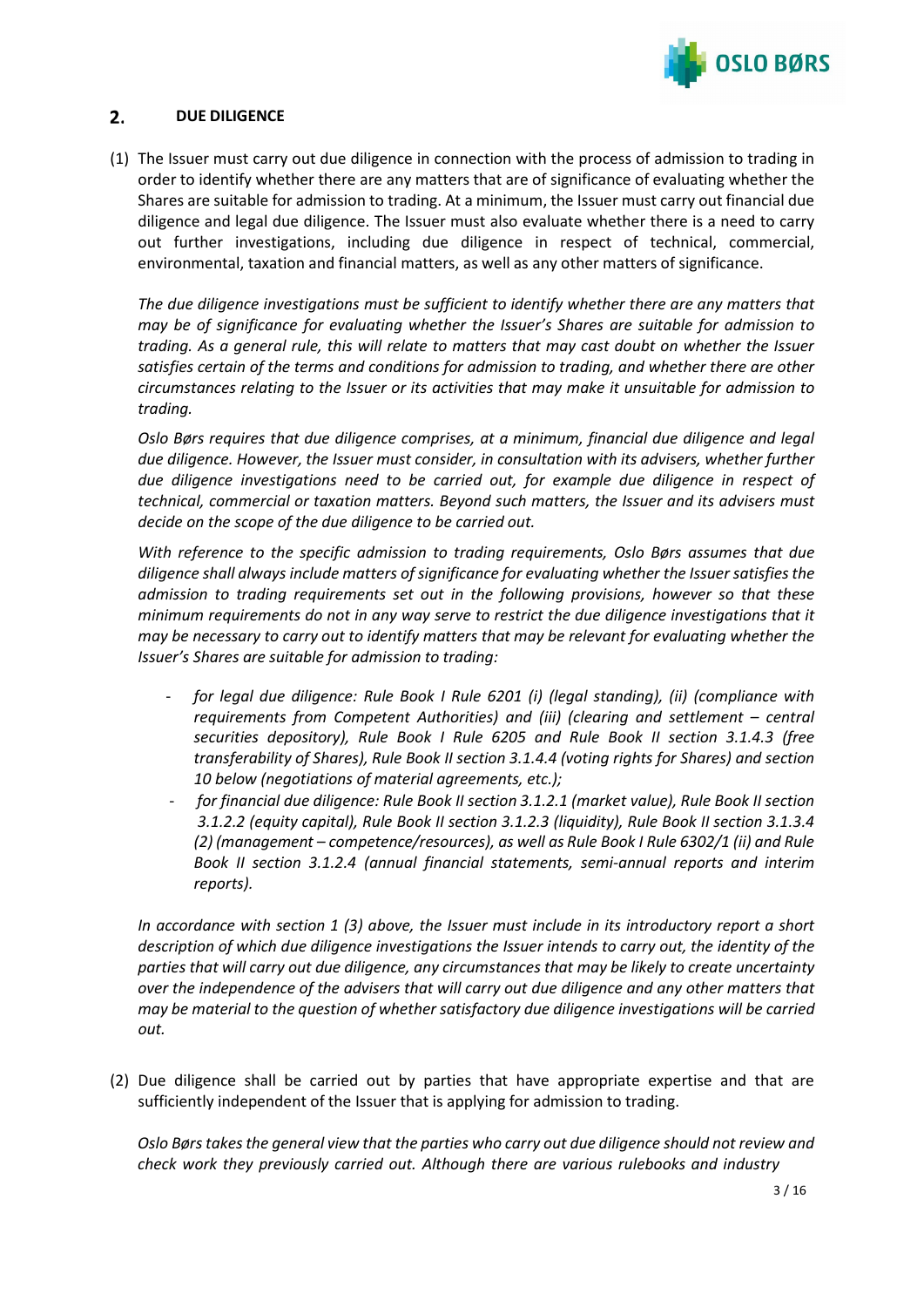

*standards that set professional requirements for independence, Oslo Børs is of the view that the Issuer's elected auditors and its regular legal advisers are not sufficiently independent to carry out financial and legal due diligence, respectively. One reason for this is that Oslo Børs is of the view that an Issuer's auditor or legal adviser may encounter circumstances in which they have a conflict of interest if due diligence uncovers issues in respect of previous assignments for the Issuer.*

Oslo Børs wishes to stress that its view that financial due diligence should not be carried out by the *Issuer's auditors, is not limited to the individual audit partner in question, but extends to the audit firm with which the elected auditor is associated, even if the firm has separate departments or companies that carry out due diligence such as transaction service units, units in other countries that are part of the same auditing and consulting group etc. In the same way, different units or departmentsthat are part of the law firm that must in practice be deemed to be the Issuer'sregular legal adviser cannot be used to carry out legal due diligence.*

*Similarly, the Issuer's legal advisers in connection with admission to trading cannot as a general rule carry out due diligence in connection with the admission. This also applies where the intention is for the Issuer's legal adviser to play a coordinating role for the due diligence process, and where the Issuer's legal adviser has not previously carried out assignments for the Issuer but has been appointed by the Issuer in connection with the admission process.*

*The way in which Oslo Børs practices the independence requirement isintended to ensure that legal advisers avoid a conflict of interest, particularly if the due diligence review identifies matters that are significant to whether the Issuer issuitable for admission to trading, while at the same time the adviser may wish to maintain a relationship with the Issuer as its legal adviser.*

In respect of the overall view that the parties who carry out due diligence should not be the parties that carried out the work in the first place, Oslo Børs wishes to stress that this may also cause some *restrictions on parties other than the Issuer's elected auditor and itsregular legal adviser who might carry out due diligence. Examples of this may include a due diligence review of contracts that a particular law firm has assisted in preparing, or financial due diligence for which a particular audit firm has provided assistance in drawing up the accounts.*

*In this respect Oslo Børs also wishes to point out that it will not accept that an audit firm or legal* adviser is independent if a representative of the firm is a member of the Issuer's board of directors, *holds large shareholdings in the Issuer, or has a similar connection.*

*Oslo Børs has also considered whether the requirement for independence should encompass every kind of commercial interest and every assignment that an audit firm or law firm has carried out over recent years for the Issuer that is applying for admission to trading. It must be assumed that the number of entities with the necessary expertise and experience to carry out due diligence in connection with admission to trading is limited, and that such a requirement for independence* would make it difficult in practical terms to find suitable parties to carry out due diligence. It is also *assumed that the rules and industry standards for the parties that are potential candidates as due diligence advisers willserve to restrict partiesfrom accepting due diligence assignments where they have significant commercial interests or other forms of possible conflicts of interest.*

*See also further guidance in Oslo Børs Circular 5/2011 section 4.2 and Oslo Børs Circular 2/2013 section 3.3, 3.4, 3.5 and 3.6.*

(3) The results of the due diligence investigationsshall be presented at Oslo Børs at a separate meeting attended by the advisers responsible for producing the reports. The presentation to Oslo Børs must take place no later than three Trading Days before the application for admission to trading is submitted. Due diligence must for all practical purposes be completed by this time. Any matters that may be of significance for whether the Issuer's Shares are suitable for admission to trading must be presented at the meeting, including matters that may be of significance for whether the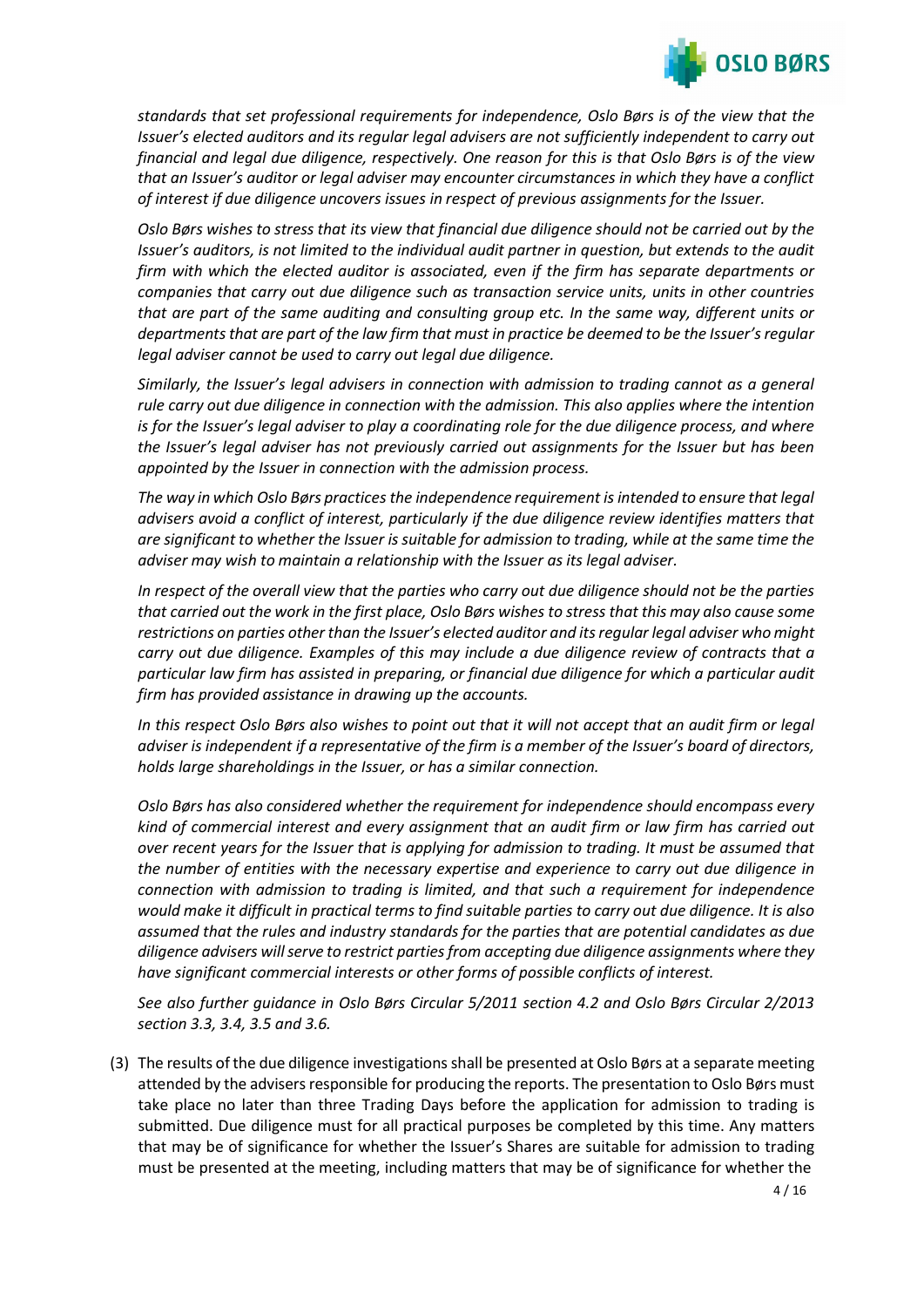

Issuer satisfies the particular requirements of the admission to trading rules. Oslo Børs shall, no later than at the time of the due diligence meeting, receive a concise report that includes any findings from due diligence that are of consequence for whether the Issuer's Shares are suitable for admission to trading and for whether the individual requirements for admission to trading are satisfied, and shall, upon request, be given access to all the reports that have been prepared.

*The deadline for holding a meeting to present the due diligence reports has been set to three Trading Days before the application for admission to trading is submitted. From time to time matters do arise from due diligence that require further discussion between Oslo Børs and the Issuer on the possible need to defer the admission process etc. In orderto ensure thatthere istimeforthese discussions, it is necessary to allow a few days during which the Issuer can decide whetherthe application shall be submitted as planned.*

*A written report on the due diligence investigations must be submitted. Oslo Børs wishes to receive written due diligence reports in electronic format. Oslo Børs does not specify a standard template for the format of such reports, but requires that the format of due diligence reporting should correspond to the individual requirements for admission to trading where this is possible. This is because a reporting format that is closely linked to the admission to trading requirements facilitates an efficient transfer of information to Oslo Børs, and helps it to decide more quickly whether the individual admission to trading requirements have been satisfied.*

*Oslo Børs requires that due diligence reports will, at a minimum, be structured on the basis of the admission to trading requirements mentioned in the guidance to the first paragraph in relation to legal and financial due diligence, respectively. Oslo Børs also expects the reports to include any other due diligence findings that are material to whether other admission to trading requirements have been satisfied, together with any other due diligence findings that do not relate directly to individual admission to trading requirements but which may be of relevance to whether the Issuer's Shares are suitable for admission to trading.*

*Due diligence must for all practical purposes be completed prior to the due diligence meeting. In evaluating an application for admission to trading, Oslo Børs places considerable importance on due diligence having been completed, and the findings of the due diligence investigations can be very important. There is accordingly a risk that the process of admission to trading will be delayed if due diligence investigations have not been sufficiently completed prior to the due diligence meeting. In a situation where some aspects of due diligence investigations have not been* completed by the time of the meeting, the Issuer will have to agree with Oslo Børs how to deal with *this, and an updated due diligence report must then be submitted to Oslo Børs in accordance with the agreed timetable.*

(4) Oslo Børs may require that the Issuer must carry out further due diligence investigations, or that other parties carry out due diligence investigations, if it is apparent from the introductory report that the Issuer has not planned to carry out satisfactory due diligence pursuant to the first and second paragraphs, or if it is apparent from the presentation held pursuant to the third paragraph that satisfactory due diligence has not been carried out pursuant to these provisions, or that due diligence has not been carried out in accordance with the plan set out in the introductory report, or if Oslo Børs considers such steps necessary for other reasons.

*If the introductory report shows that satisfactory due diligence in accordance with the specified requirements is not fulfilled, Oslo Børs can pursuant to this section 2 (4) require that further due diligence investigations are carried out, or alternatively Oslo Børs may require that due diligence is carried out by different parties. Oslo Børs will seek to resolve any such concerns through dialogue with the Issuer and/or its advisers as soon as possible after receiving the introductory report.*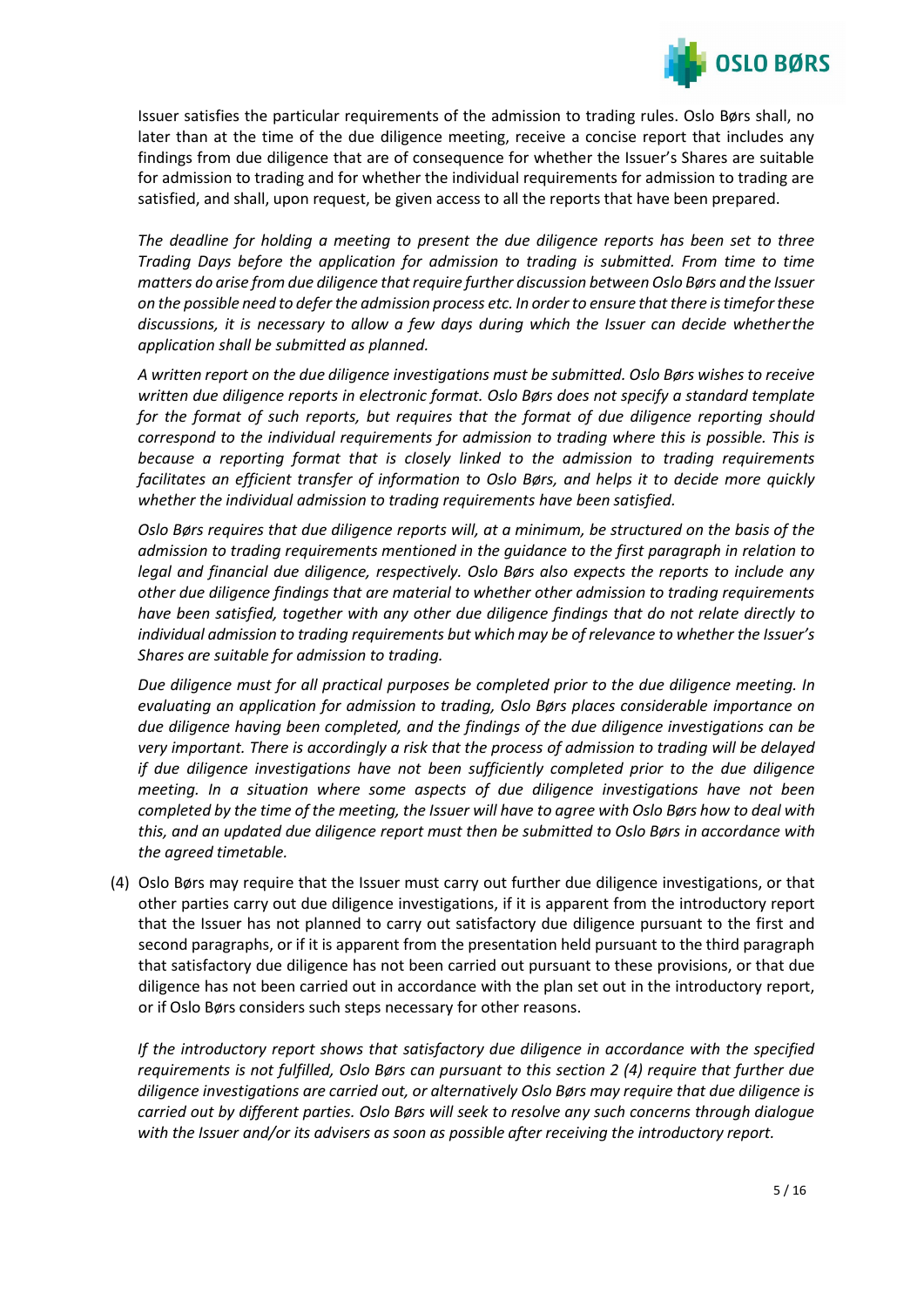

(5) Oslo Børs may grant exemptions from the requirements in the first and third paragraphs in special circumstances.

*If the Issuer plans to apply for such exemption, it mustsubmit an application for exemption to Oslo* Børs in sufficient time to allow due diligence to be carried out in a proper manner if the application *is refused, which means at the time of the introductory report, cf. section 1 (3) above. Oslo Børs is of the view that it will normally be necessary at a minimum for financial and legal due diligence to be carried out, and it will exercise its authority to grant exemptions in accordance with this view. Possible situations where it may be appropriate for Oslo Børs to consider granting an exemption from the due diligence requirements or alternatively to agree that only limited due diligence need be carried out may for example be applications for admission to a secondary listing.*

# **TIMETABLE FOR SUBMITTING AN APPLICATION**

- (1) A written application for admission to trading together with attachments must be received by Oslo Børs at the latest 20 Trading Days prior to Oslo Børs' admission meeting at which the Issuer wishes its application to be considered.
- (2) Application for admission to trading shall be submitted to Oslo Børs [\(ListingOslo@euronext.com\)](mailto:ListingOslo@euronext.com) electronically in machine-readable format (word and pdf) within 16:00 hours on the day the deadline expires.

### 4. **CONTENTS OF THE APPLICATION**

(1) An application for admission to trading of Shares must contain a presentation of the Issuer, its activities, financial position, ownership structure and other factors which may be of significance for whether the Shares should be admitted to trading. The application is submitted by updating the **Template for introductory report / updated introductory report / application for admission to trading** referred to in section 1 (3) above.

*The first sentence of the rule derives from Section 13-5 of the Securities Trading Regulations.*

- (2) A resolution to apply for admission to trading shall have been passed by the Issuer's board of directors, and the application must be signed by the board of directors or by a party duly authorized by the board of directors.
- (3) The application shall in particular contain or have appended to it:
	- 1. The Issuer's certificate of registration from the Register of Business Enterprises.
	- 2. The Issuer's articles of association.
	- 3. The securities identification number (ISIN) to be used for the Shares by the central securities depository in line with Rule Book I Rule 6201 (iii), and the identity of the institution operating the share register account (Norwegian: *kontofører utsteder*).
	- 4. The Issuer's contact persons vis-à-vis Oslo Børs, cf. Rule Book II section 2.4.
	- 5. Information on whether the Issuer's Shares are admitted to trading on another regulated market, or whether admission to such trading has been applied for. If this is the case, information must be given on where and in what manner the Shares are admitted to trading or are the subject of an application for admission to trading.
	- 6. Information on any options, warrants or loans giving the right to require the Issuerto issue Shares, and any subordinated debt or transferable securities issued by the Issuer.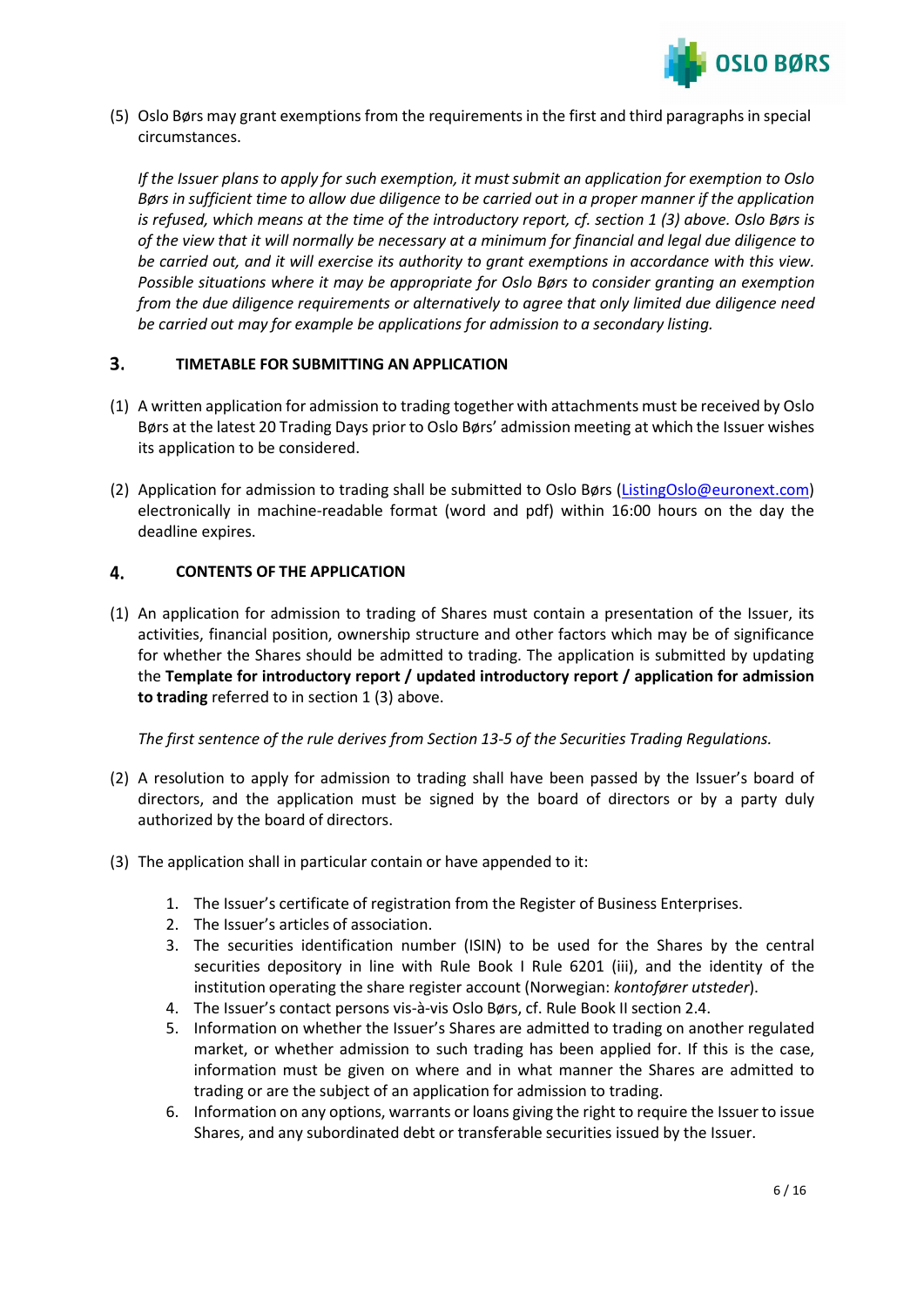

- 7. Information on whether the Issuer's Shares are subject to ownership restrictions pursuant to law, licensing conditions, or the articles of association, and if appropriate the portion of the Shares to which such restrictions apply.
- 8. Copy of the minutes of the board meeting showing the resolution to apply for admission to trading. The copy must be a certified copy unless the minutes are signed electronically by using Bank-ID. If the application issigned pursuant to a power of attorney, a copy of the signed power of attorney must be appended.
- 9. The estimated market value of the Issuer's Shares (per Share).
- 10. Copies of the annual financial statements, semi-annual reports and other interim reports as set out in Rule Book I Rule 6302/1 (ii) and Rule Book II section 3.1.2.4 together with related auditor's statements / statement on limited scope audit. If relevant, financial information as set out in Rule Book II 3.1.3.2 (3) and 3.1.3.3 (3) with related auditor's statements.
- 11. Confirmation from the Register of Company Accounts that it has received the Issuer's annual report and accounts and audit report for the last three years.
- 12. A printout of the Issuer's shareholder register as at the date of the application. Please provide an overview in the application of the shareholdings that are not considered to be distributed to the public as defined in Rule Book II section 3.1.4.1 (2), as well as stating the number of shareholders who each hold Shares equal to a value of NOK 10,000 or more reduced by the number of shareholders that are associated with the Issuer (shareholders that cannot be included in the calculation) as defined in Rule Book II section 3.1.4.2 (3).
- 13. To the extent that the Issuer is aware that any single shareholder or group of shareholders will, at the same time of admission to trading, hold Shares that exceed a threshold in relation to the mandatory bid obligation, this information must be specifically disclosed.
- 14. Please state the number of Shares for which admission to trading is sought, whether the Issuer has more than one Share class, and whether the application refers to one or more Share classes.
- 15. Prospectuses published by the Issuer in the last three years.
- 16. Information on shareholder resolutions or decisions, agreements between shareholders (shareholder agreements etc.), of which the Issuer is aware and which may have a bearing on the suitability of the Issuer's Shares for admission to trading.
- 17. Prospectus, cf. section 9 below. If the prospectus provided is in draft form, it must be sufficiently complete for Oslo Børs to evaluate the relevant information.
- 18. Information on interest-bearing debt, and information on material conditions or covenants in the Issuer's loan agreements, including an account of the Issuer's current and expected compliance with such conditions and covenants, as well as a description of any covenants that are not in line with normal market practice for the sector. Please provide details about any change of control covenants.
- 19. Information on the Issuer's current and future liquidity situation. An account shall be provided on the Issuer's available liquid assets and undrawn credit facilities at the time of the application. An account must also be provided of planned cash flow and financing over the period of 12 months from the planned date of admission to trading. This account must summarize the current and expected scale of activities and expected cash flows, liquid assets and available credit facilities. Any loan agreements that are necessary to fulfill the liquidity requirement pursuant to Rule Book II section 3.1.2.3 shall be signed by the parties at the time the application for admission to trading is submitted, and this shall be confirmed in the application. A cash flow budget at group level per quarter or month for the 12 months following the planned admission date together with underlying explanations and important assumptions, shall be attached to the application. The budget should reflect any minimum equity issue amount considered necessary to fulfil the 12 month liquidity requirement.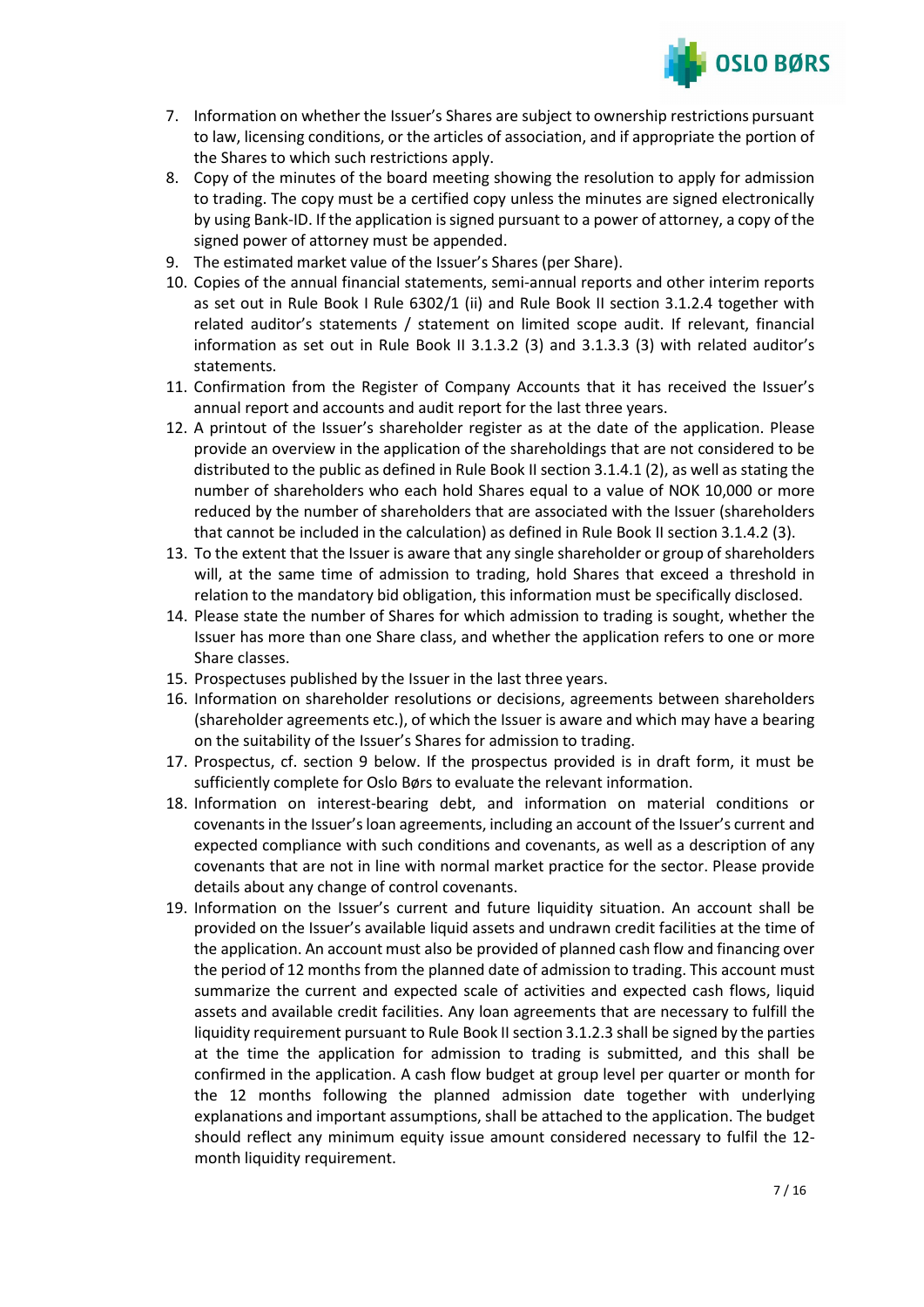

- 20. Information whether particularly patents are business-critical to the Issuer.
- 21. Information whether the last auditor's statement contains any qualifications or emphasis of matters. If the Issuer has changed its auditor within the last three years, the Issuer must state this and explain the reason for the change.
- 22. An account of the composition of the board of directors and any relationship between individual members of the board and the Issuer's executive management, major business connections or larger shareholders, together with an account of the relevant expertise of each individual member of the board of directors, cf. Rule Book II section 3.1.3.5.
- 23. Information on whether any members of the management and board have been involved in matters that have resulted in, or may result in, criminal convictions or other sanctions for breaches of Norwegian or foreign securities trading and accounting laws. In addition, information shall be provided on any breaches of other laws related to financial matters, as well as any involvement in bankruptcy or corporate insolvencies, which may be material to the assessment of whether such a person satisfies the suitability requirement pursuant to Rule Book II sections 3.1.3.4 (1) and 3.1.3.5 (4).
- 24. Confirmation that the Audit Committee satisfies the requirements in Rule Book II section 3.1.3.6.
- 25. A description of any transactions that the Issuer has entered into or is in the process of entering into with close associates, that may be material to assessing the admission of the Issuer's Shares to trading, and a confirmation that such agreements are entered into on arm's length terms.
- 26. Information on shareholder agreements or provisions in the articles of association that may restrict regular trading in the Shares.
- 27. Information on any known intention by any larger shareholder or shareholders to reduce their holdings in connection with the admission to trading, including information on the procedures that will apply to such sales.
- 28. Information on any agreement related to the admission to trading that prevents the sale of Shares by an existing shareholder for a specific period ("lock-up"). In the case of any such agreement, information must be given on the shareholder's total holding, the number of Shares subject to the agreement, the period for which sales are restricted and any other terms and conditions of significance.
- 29. Description of any planned price stabilization related to the admission to trading.
- 30. Information on whether the Issuer is involved in or has received notice that it may be involved in any legal proceedings of such import that they may be of significance for the Issuer.
- 31. Confirmation that the Issuer complies with the [Norwegian Code of Practice for Corporate](https://nues.no/english/) [Governance.](https://nues.no/english/) If the Issuer does not comply with the Norwegian Code of Practice in any respect, the Issuer must provide an explanation of the reason for the deviation and what alternative solution it has selected. For foreign Issuers, see Notice 3.5.1/3.5.2.
- 32. Confirmation of the Issuer's Industry Classification Benchmark (ICB classification). If the Issuer does not already have ICB classification, it must be obtained by sending an e-mail to [info@ftserussell.com](mailto:info@ftserussell.com) with its latest audited accounts and directors' report attached. For more information, see [https://research.ftserussell.com/products/downloads/ICB\\_Rules.pdf.](https://research.ftserussell.com/products/downloads/ICB_Rules.pdf)

*Regarding item 13: Shareholders who hold Shares at the time of admission to trading that exceed the thresholds for a mandatory bid obligation are exempted from certain of the requirements relating to repeated and subsequent mandatory bid obligation if they purchase more Shares. In order to evaluate the extent to which such exemptions are relevant, Oslo Børs needs access to information about the ownership situation at the time of admission to trading. The application for admission to trading must therefore include specific information, to the extent that the Issuer is aware of such information, on*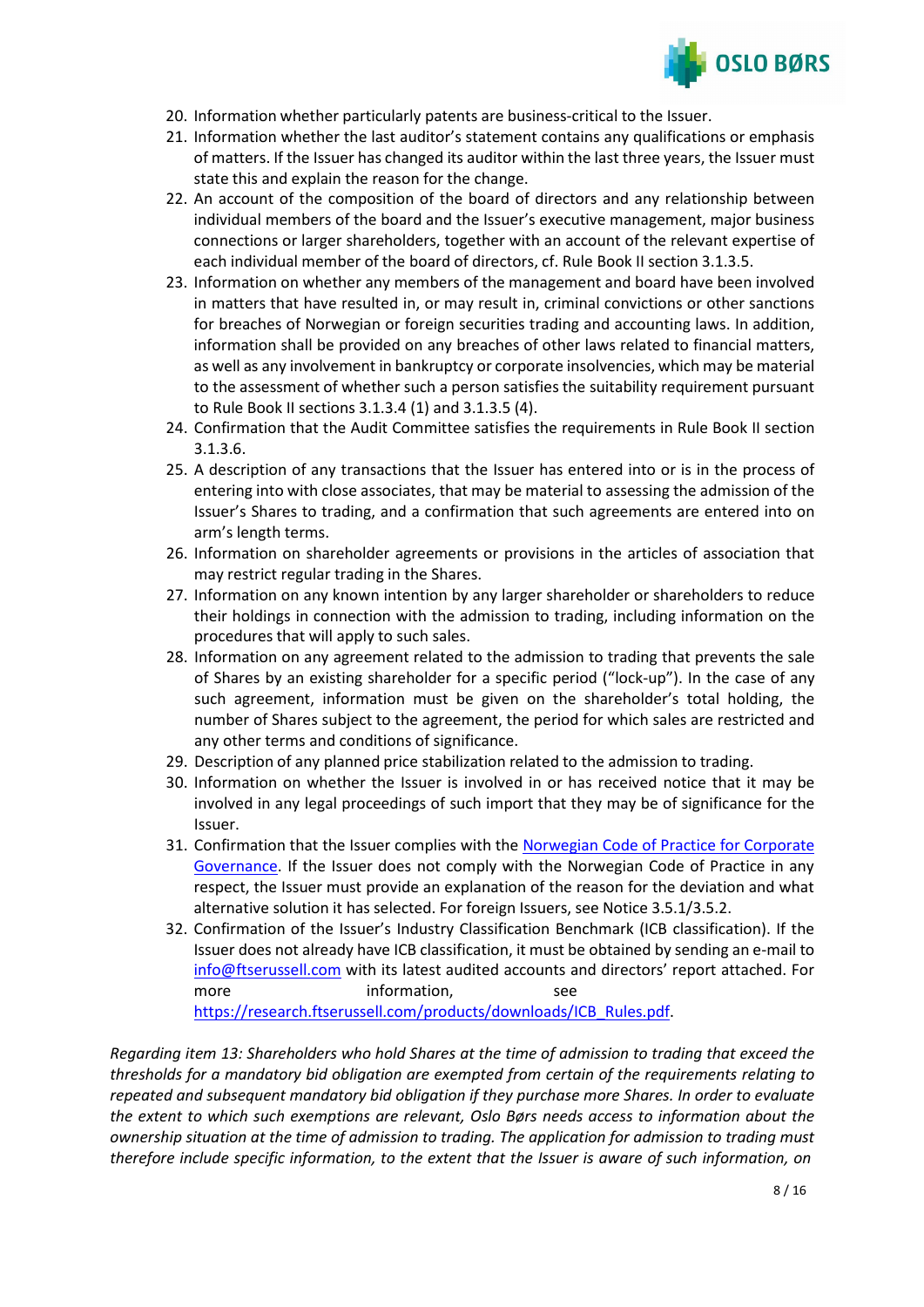

*any single shareholder or group of shareholders with shareholdings that will exceed a threshold in relation to the mandatory bid obligation at the time of admission to trading.*

Regarding item 22: The Issuer must provide an account in its application for admission to trading or the *appendices thereto of how each member of the board of directors satisfies the requirements of Rule Book II section 3.1.3.5. The Issuer is not under a duty to publicly disclose this material other than as required pursuant to the prospectus rules. Documentation must be provided to demonstrate that each board member satisfies the expertise requirement, cf. Rule Book I Rule 6208 and Rule Book II section 3.1.3.5 (1), e.g. in the form of a CV, a statement from a third party or similar.*

- (4) Oslo Børs shall decide in what way the information is to be given.
- (5) All the information stipulated by this section 4 shall be included in the application for admission to trading, and not by way of references to a prospectus or draft prospectus.
- (6) The application must address all the matters mentioned in the third paragraph. If a particular item is not relevant, this must be stated.
- (7) If the application includes requests for exemption from any of the admission requirements, the reasons for such exemptions must be explained.
- (8) If the Issuer is applying an alternative admission to trading on Euronext Expand, it must provide an account of matters material to whether the Shares should be admitted to trading on Euronext Expand in accordance with the requirements applicable for admission of Shares to trading on Euronext Expand.

#### 5. **INTRODUCTION COURSE**

The Issuer's management shall attend a course on the Company's duties and responsibilities as a company with Shares admitted to trading on Oslo Børs or Euronext Expand (introduction course), unless Oslo Børs agrees otherwise. As a main rule, the Issuer's managing director, finance director, investor relations-officer, the contact person towards Oslo Børs and a member of the board of directors shall attend. The introduction course shall be completed no later than the Trading Day after the application for admission to trading has been submitted to Oslo Børs.

*The introduction course introduces the Issuer's management and board to the specific rules that apply* for Issuers with Shares admitted to trading on Oslo Børs or Euronext Expand, with a focus on disclosure *obligations, the rules on inside information and confidentiality.*

# **FLEXIBLE PROCESS AND FAST TRACK PROCESS**

Oslo Børs may grant exemptions from the timetable requirements stipulated in this Notice for Issuers that enter into an agreement for a flexible admission process ("flexible process") or are considered to be suitable for an accelerated admission process ("fast track process"). The admission to trading requirements are the same for all admission processes, but the deadlines for submission of various information vary depending on the type of process.

*Oslo Børs offers three alternative admission processes:*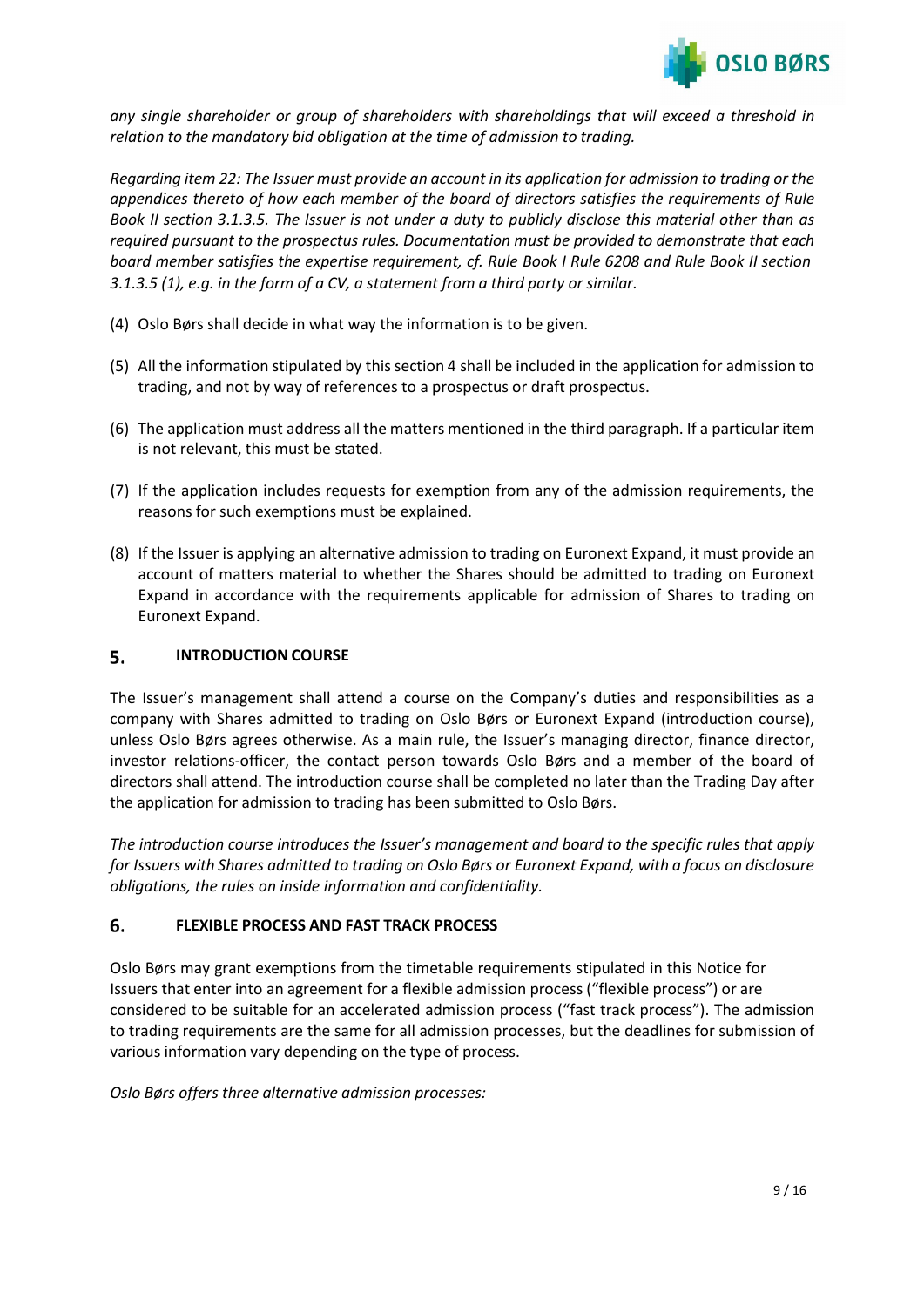

*In an ordinary admission process there are pre-determined deadlines for the majorstepsin the process, and these deadlines are set on the basis of the dates of Oslo Børs' monthly admission meetings. An ordinary admission process can be completed in 40 Trading Days.*

# *Flexible process:*

*Oslo Børs offers a flexible process where the date of Oslo Børs' admission meeting to consider the Issuer's application will be set to suit each specific project by holding extraordinary admission meetings. The flexible process involves all the elements of the normal admission process. The timing of introductory meetings and due diligence will be set based on the same progress as for a normal admission process, but the specific dates will be set on the basis of the date when the application is to be considered by Oslo Børs. Accordingly, a flexible process will require a process of 40 Trading Days in the same way as the ordinary admission process.*

*For the ordinary admission process, public announcement that the Issuer has applied for admission to trading takes place 20 Trading Days before Oslo Børs' admission meeting that is due to consider the application. In the case of a flexible process, instead of submitting a formal application at this stage the Issuer will submit an updated introductory report to Oslo Børs. The content of the updated introductory report must satisfy the requirements for an application for admission to trading required by an ordinary admission process, cf. section 4 above, with the exception of section 4 (3) item 8 (boardminutes). In a flexible process, the public announcement that the Issuer has applied for admission to trading will be issued only a short time before the decision by Oslo Børs to admit the Issuer's Shares totrading in the* same way as for the fast track process. In practical terms, it will be possible for an Issuerinvolved in the *ordinary admission processto enter into an agreement for a flexible process at any timeup to the public announcement of the application for admission to trading.*

*For the flexible process, the application for admission to trading must be submitted no later than three Trading Days before Oslo Børs is to consider the application.*

*In the application, the Issuer must:*

- *1. Confirm that the Issuer is applying for admission of its Shares to trading, and confirm whether it wishes its Sharesto be admitted to trading on Oslo Børs or Euronext Expand (or, if applicable, principally Oslo Børs and alternatively Euronext Expand).*
- *2. Confirm that the information provided in the written report submitted earlier is correct, complete and not misleading.*
- *3. Confirm that the Issuer satisfies the conditions for admission to trading, or where appropriate a brief explanation of the admission to trading requirements from which the Issuer is seeking exemption. Specific details of the justification for the application for exemption from such requirements must have been provided in the written reports that were previously submitted.*

*Section 4 (2) above applies similarly. The application shall contain the attachment mentioned in section 4 (3) item 8 above (board minutes).*

# *Fast track process:*

*Where Issuers are particularly well prepared, Oslo Børs offers a faster and/or more customized implementation of those aspects of the process that involve Oslo Børs. With a fast track process, the time needed for the processes that involve Oslo Børs can be reduced to 20 Trading Days. Fast track process is offered to Issuers upon request, provided Oslo Børs considers that the Issuer and the project in question are suitable for the fast track process.*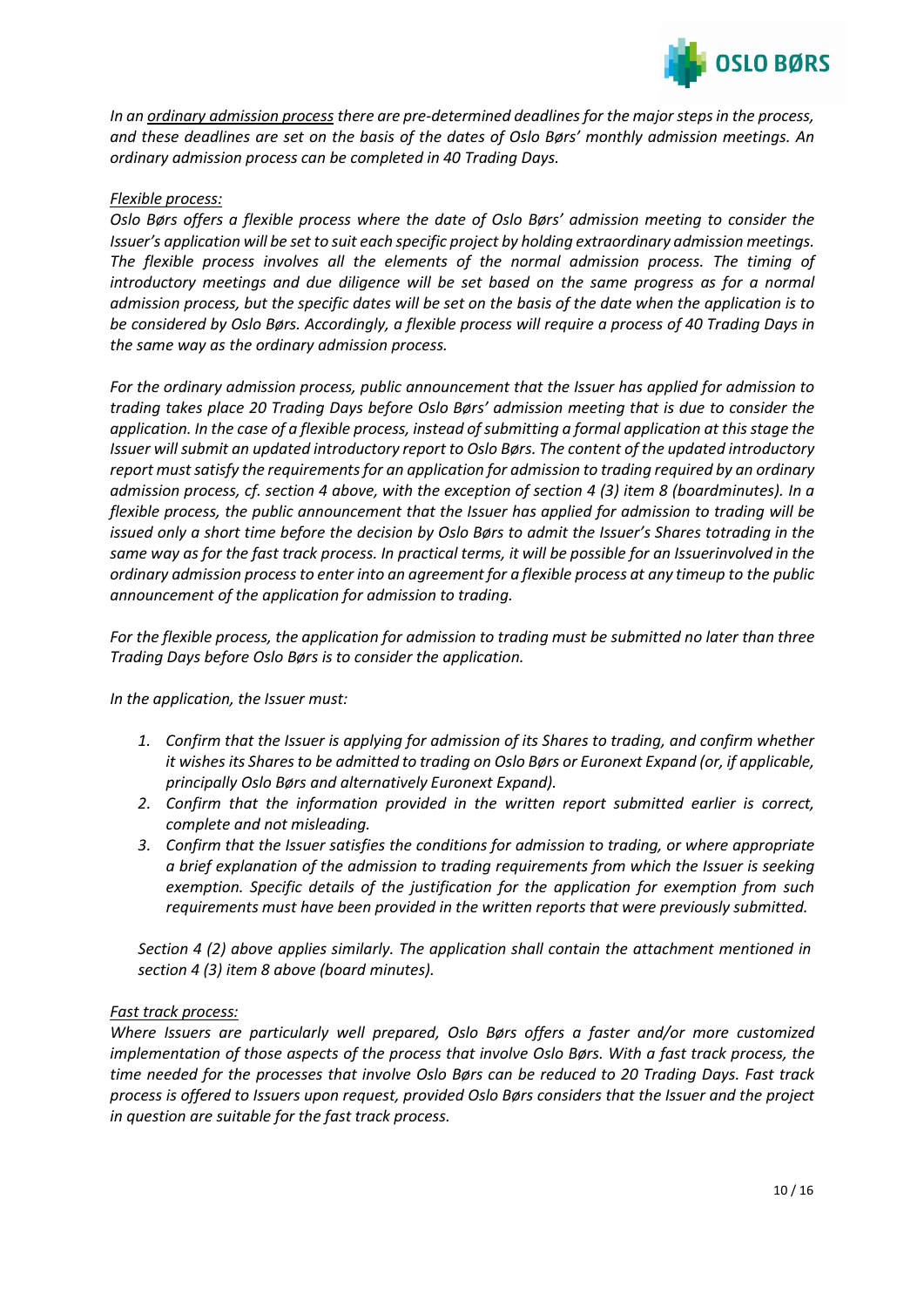

*The fast track process involves all the aspects of the ordinary admission process in accordance with the applicable rules, but allows the timetable and deadlines for the key steps in the process to be adapted* to the project in question in accordance with a timetable agreed between the Issuer and Oslo Børs, and *the Issuer will then be committed to meeting the agreed timetable and deadlines.*

*Issuers that are in the process of negotiations in respect of a transaction it intends to carry out that may be assumed to be subject to section 10 below or that for other reasons is considered material to the evaluation of the Issuer, will normally not be considered suitable for a fast track process, although this will depend on a case-by-case evaluation of which stage the transaction in question has reached and whether Oslo Børs decides that proper consideration of the application can be carried out within the framework of a fast track process.*

*An Issuer that wishes to make use of a fast track process must submit a written report to Oslo Børs which contains the information required for an application for trading, cf. section 4 above, with the exception of section 4 (3) item 8 (board minutes). The purpose of the extended content requirements for the report is to ensure that Oslo Børs has the best possible basis on which to decide whether the Issuer should be permitted to use the fast track process.*

*In addition to the information mentioned above, the report must provide as an attachment a draft timetable for the admission process which indicates the Issuer's preferred dates for the following:*

- *1. Introductory meeting, cf. section 1 above.*
- *2. Due diligence meeting with Oslo Børs, cf. section 2 above.*
- *3. Submission of application for admission to trading.*
- *4. Extraordinary admission meeting of Oslo Børs to consider the application for admission to trading.*
- *5. Expected first day of admission to trading.*

*Oslo Børs may grant exemption from the requirement for the report to include the following attachments, provided that the timetable mentioned above provides a precise statement of when this documentation will be made available (and provided that such documentation shall be prepared specifically in connection with the admission process):*

- 1. Financial information as set out in Rule Book I Rule 6302/1 (ii) and Rule Book II section 3.1.2.4, *with related auditor's statements / statement on limited scope audit, cf. section 4 (3) item 10 above.*
- *2. Financial information as set out in Rule Book II section 3.1.3.2 (3) and 3.1.3.3 (3) with related auditor's statements, cf. section 4 (3) item 10 above.*
- *3. Prospectus in draft form, cf. section 4 (3) item 17 above.*
- *4. Account of the composition of the board of directors etc., cf. section 4 (3) item 22 and item 23 above.*

*Assuming Oslo Børs, based on the Issuer's report (including the Issuer's proposed timetable), concludes* that the project is suitable for a fast track process, the introductory meeting with the Issuer will be held *five Trading Days after Oslo Børs receives the report.*

If Oslo Børs considers that the project cannot be subject to a fast track process, Oslo Børs will notify the *Issuer of this without undue delay (normally within three Trading Days after receipt of the report), and* the Issuer will then be required to follow the ordinary or flexible process of admission to trading. In such *case, it will normally be possible for the Issuer to use the written report as the introductory report required in connection with an ordinary or flexible process, cf. section 1 above.*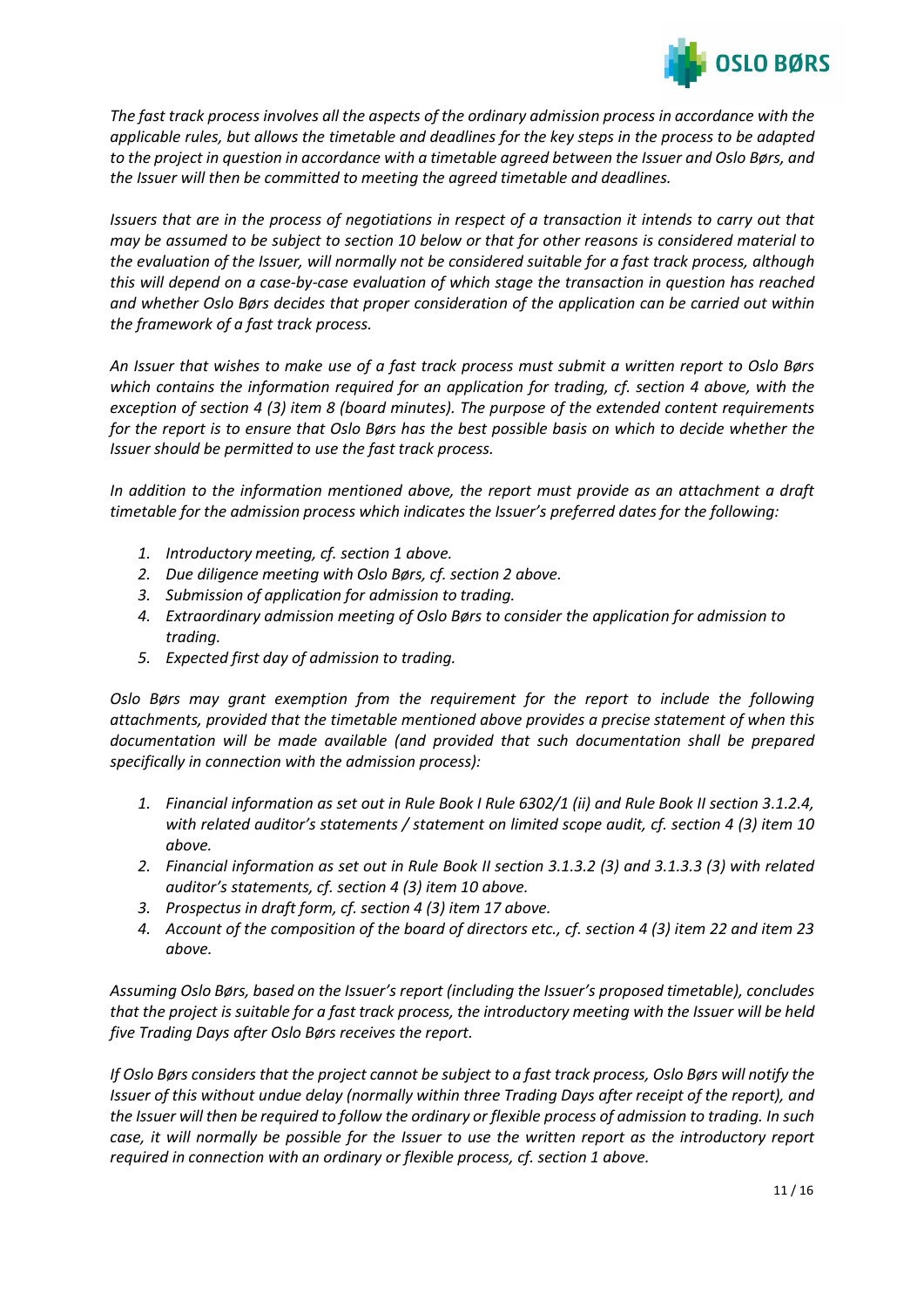

*If Oslo Børs considers that an Issuer may be subject to a fast track process, the Issuer will be required to comply with a timetable that will be agreed no later than by the end of the day on which the introductory meeting is held.*

*The application for admission to trading must be submitted no later than the date agreed with Oslo Børs in accordance with the agreed timetable for the admission process.*

*In the application, the Issuer must:*

- *1. Confirm that the Issuer is applying for admission of its Shares to trading, and confirm whether it wishes its Sharesto be admitted to trading on Oslo Børs or Euronext Expand (or, if applicable, principally Oslo Børs and alternatively Euronext Expand).*
- *2. Confirm that the information provided in the written report submitted earlier (including where appropriate any supplementary documentation submitted to Oslo Børs following the written report in accordance with the agreed timetable) is correct, complete and not misleading.*
- *3. Confirm that the Issuer satisfies the conditions for admission to trading, or where appropriate a brief explanation of the admission to trading requirements from which the Issuer is seeking exemption. Specific details of the justification for the application for exemption from such requirements must have been provided in the written report that was previously submitted.*

*Section 4 (2) above applies similarly. The application shall contain the attachment mentioned in section 4 (3) item 8 above (board minutes).*

|                                                | <b>Ordinary process</b>                                                                                                                  | <b>Flexible process</b>                                                                                                                                                                                                                                               | <b>Fast track process</b>                                                                                                                |
|------------------------------------------------|------------------------------------------------------------------------------------------------------------------------------------------|-----------------------------------------------------------------------------------------------------------------------------------------------------------------------------------------------------------------------------------------------------------------------|------------------------------------------------------------------------------------------------------------------------------------------|
| <b>Introductory report</b>                     | <b>Template for introductory</b><br>report / updated introductory<br>report / application for<br>admission to trading should be<br>used. | <b>Template for introductory</b><br>report / updated<br>introductory report /<br>application for admission<br>to trading should be used.                                                                                                                              | <b>Template for introductory</b><br>report / updated<br>introductory report /<br>application for admission<br>to trading should be used. |
|                                                | Must be submitted 40 Trading<br>Days before Oslo Børs'<br>ordinary/monthly admission<br>meeting.                                         | Must be submitted 40<br>Trading Days before the<br>date of the agreed<br>extraordinary admission<br>meeting at Oslo Børs.                                                                                                                                             | Must be submitted 20<br>Trading Days before the<br>date of the agreed<br>extraordinary admission<br>meeting at Oslo Børs.                |
| <b>Updated introductory</b><br>report          | Not relevant                                                                                                                             | <b>Template for introductory</b><br>report / updated<br>introductory report /<br>application for admission<br>to trading should be used.<br>Must be submitted 20<br>Trading Days before the<br>date of the agreed<br>extraordinary admission<br>meeting at Oslo Børs. | Not relevant                                                                                                                             |
| <b>Application for</b><br>admission to trading | <b>Template for introductory</b><br>report / updated introductory<br>report / application for<br>admission to trading should be<br>used. | Template not applicable.<br>For content of the<br>application, see description<br>in section 6 above.                                                                                                                                                                 | Template not applicable.<br>For content of the<br>application, see description<br>in section 6 above.                                    |

# *Overview – use of Template for introductory report / updated introductory report /application for admission to trading:*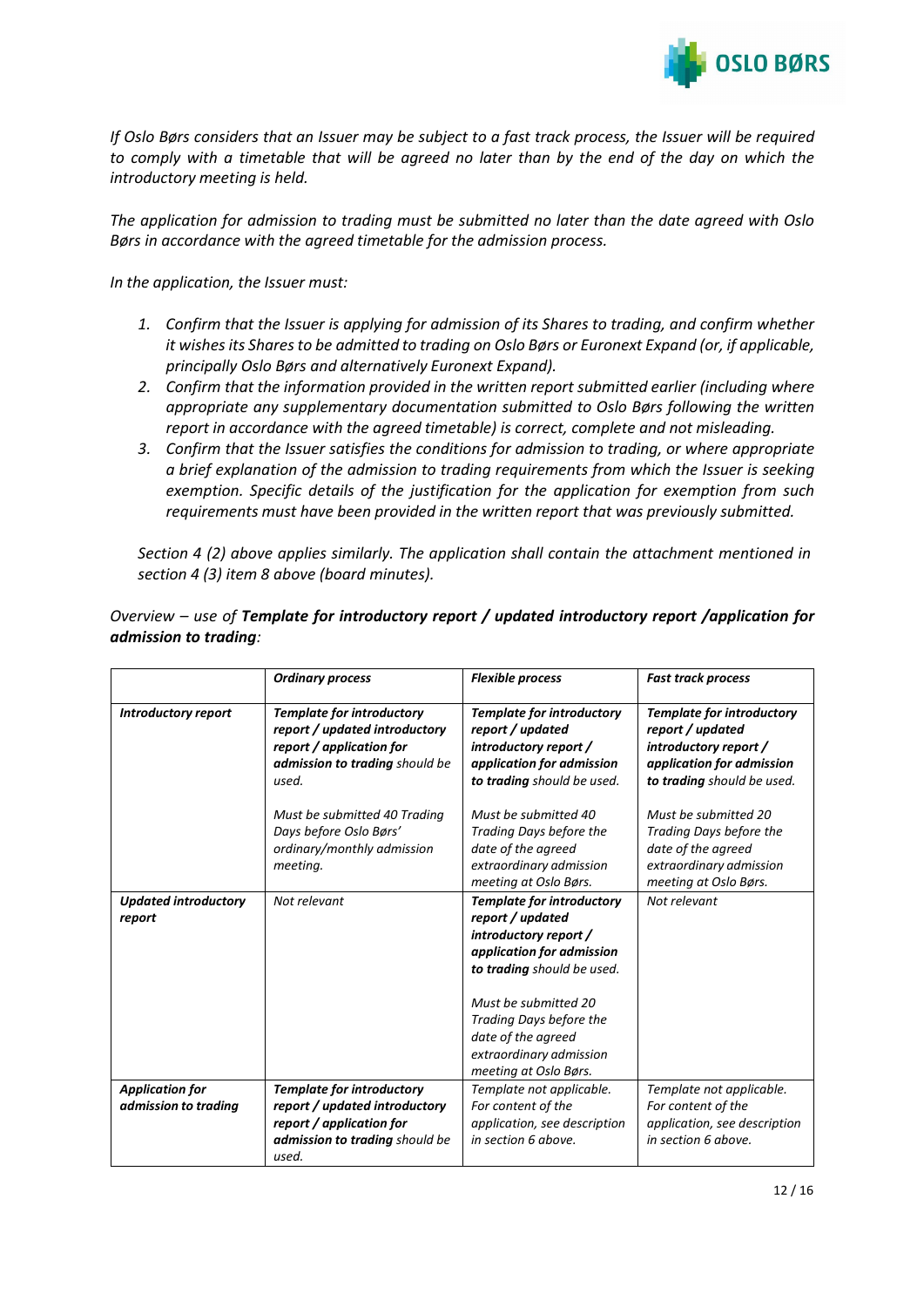

|                              | Must be submitted no later | Must be submitted no later |
|------------------------------|----------------------------|----------------------------|
| Must be submitted 20 Trading | than three Trading Days    | than three Trading Days    |
| Days before Oslo Børs'       | before the date of the     | before the date of the     |
| ordinary/monthly admission   | agreed extraordinary       | agreed extraordinary       |
| meeting.                     | admission meeting at Oslo  | admission meeting at Oslo  |
|                              | Børs.                      | Børs.                      |

#### 7. **PROCESSING OF APPLICATIONS FOR ADMISSION TO TRADING**

### **7.1 PROCESSING OF THE APPLICATION**

- (1) Reference is made to Rule 6602 of Rule Book I, as well as section 3.6 and 2.11 of Rule Book II.
- (2) Rule 6601 of Rule Book I shall not apply. An application for admission to trading will normally be processed within 20 Trading Days, and at the latest within 30 Trading Days. In special circumstances, for example in case of application for exemptions, a longer processing time may be necessary.

### **7.2 THE ISSUER'S DUTY TO PROVIDE INFORMATION**

- (1) Oslo Børs reserves the right to demand that the Issuer, its officers and employees provide Oslo Børs with information in accordance with section 2.7 of Rule Book II.
- (2) Reference is also made to Rule 6406 of Rule Book I.

### **7.3 NOTIFICATION AND PUBLICATION OF THE DECISION**

- (1) Reference is made to Rule 6603 of Rule Book I regarding notification of the decision etc.
- (2) Reference is made to Rules 6701 to 6703 of Rule Book I regarding refusal of the application etc. In addition to what follows of Rule 6702 of Rule Book I, the notification shall provide information about the right to appeal to the Stock Exchange Appeals Committee, cf. section 2.12 of Rule Book II, the time limit for making an appeal and the procedure for appeal. Oslo Børs shall publish its decision unless special circumstances indicate that the decision should not be published.

### **ADMISSION TO TRADING**

(1) An Issuer's Shares may be admitted to trading after Oslo Børs' decision on admission to trading has been published and any conditions it may have imposed have been satisfied. Oslo Børs will normally state the latest date for admission to trading to come into effect as part of its approval.

*The Issuer's Shares will be admitted to trading at the earliest two Trading Days following publication of Oslo Børs' decision on admission to trading, provided that all conditions for admission to trading have been satisfied.*

- (2) In addition to the information required for the application for admission to trading, the following documentation must be received by Oslo Børs no later than **13:00 hours** on the Trading Day immediately prior to the first day of admission to trading:
	- 1. Current certificate of registration issued by the Register of Business Enterprises.
	- 2. The Shares' securities identification number (ISIN) in the central securities depository.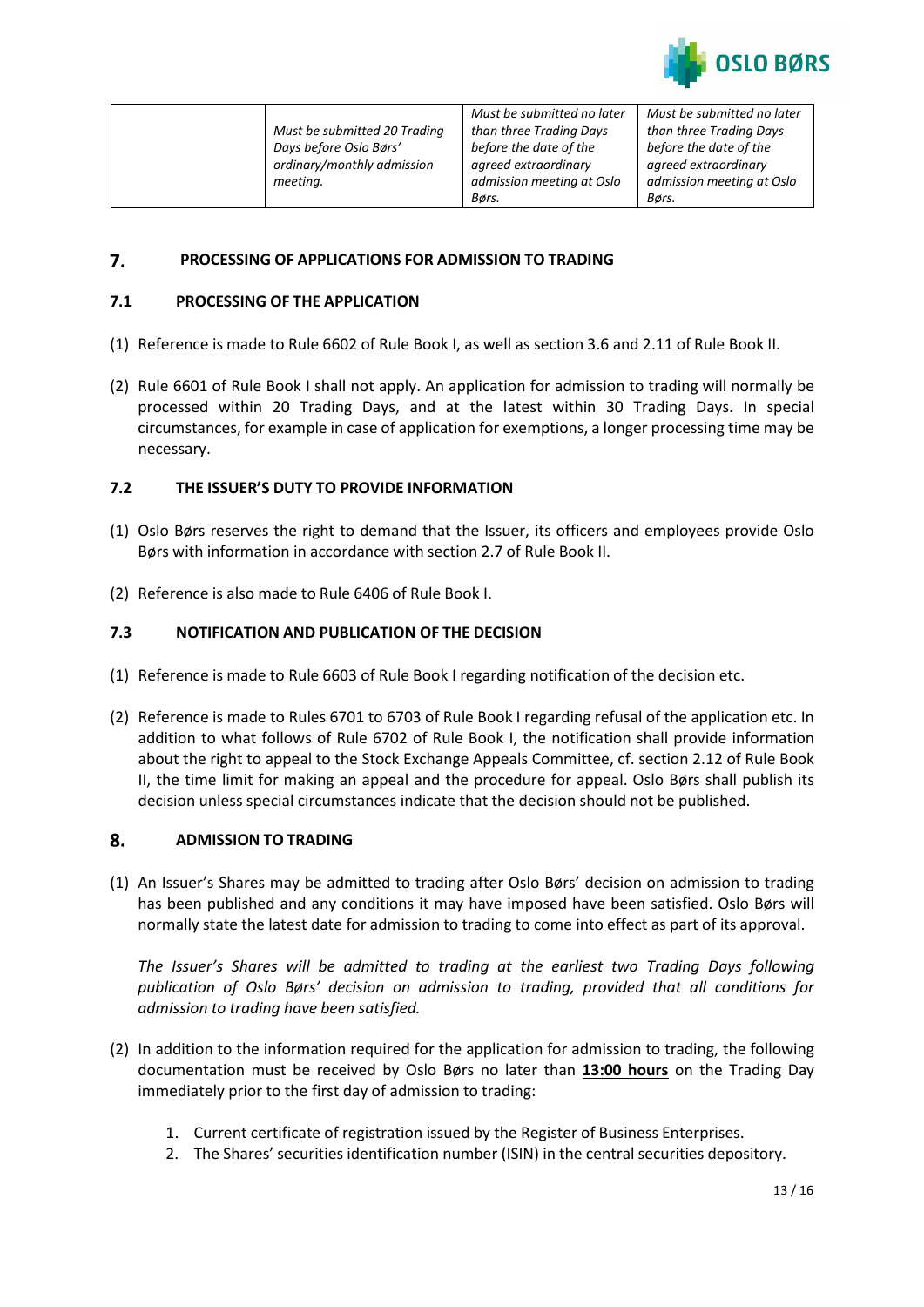

- 3. Information about the expected market value of the Issuer's Shares.
- 4. Copy of confirmation from the Norwegian Financial Supervisory Authority that the prospectus is approved.
- 5. Confirmation by the Issuer that the prospectus has been, or will be, published in accordance with applicable prospectus rules.
- 6. Confirmation that all the terms and conditions for admission to trading have been satisfied. Evidence that the requirement for distribution of shareholdings has been achieved must be documented by submitting the allotment list or a printout from the central securities depository. The allotment list must demonstrate that the distribution requirement has been satisfied by a good margin, and must be accompanied by confirmation that the allotment has been carried out through the settlement system no later than the Trading Day before the first day of admission to trading.
- (3) Oslo Børs may grant exemptions from the deadline in the second paragraph for specific items of documentation in special circumstances.

# **PROSPECTUS**

- (1) Section 4.6 of Rule Book II applies similarly for prospectus prepared in connection with admission to trading.
- (2) If a draft prospectus is sent to The Norwegian Financial Supervisory Authority for inspection and approval prior to the submission of the application for admission to trading, the draft prospectus must be sent at the same time to Oslo Børs [\(ListingOslo@euronext.com\)](mailto:ListingOslo@euronext.com).

*In accordance with Section 12-2 (3) of the Securities Trading Act, the regulated marked shall ensure that Issuers of securities admitted to trading comply with their duties pursuant to the prospectus rules.*

*The presentation of the Issuer in the prospectus may be material to the process for admission to trading carried out by Oslo Børs, and Oslo Børs may wish to express views on the way in which the initial Share issue preceding the admission to trading is carried out, and on the chapter in the prospectus providing details of the transaction. In accordance with Rule 6406 of Rule Book I, Oslo Børs has the right to require the production of such documents as it may consider necessary in connection with the process of admission to trading. This may, for example, apply to any subsequent draft of the prospectus. In accordance with the above, at the introductory meeting in respect of an application for the admission of Sharesto trading, the Issuer must provide information on the timetable for the preparation of the listing prospectus, cf. section 1 (2) item 13 above.*

(3) The approved prospectus must be submitted to Oslo Børs [\(ListingOslo@euronext.com\)](mailto:ListingOslo@euronext.com) within 08:00 hourson the first day of admission to trading.

# **NEGOTIATION OF MATERIAL AGREEMENTS, ETC.**

(1) If the Issuer is involved in negotiations to carry out a transaction which, if carried out, must be assumed to represent a change of more than 25% in relation to the criteria mentioned in paragraph (5), or that must otherwise be assumed to be material to an evaluation of the Issuer, this must be notified to Oslo Børs as soon as possible.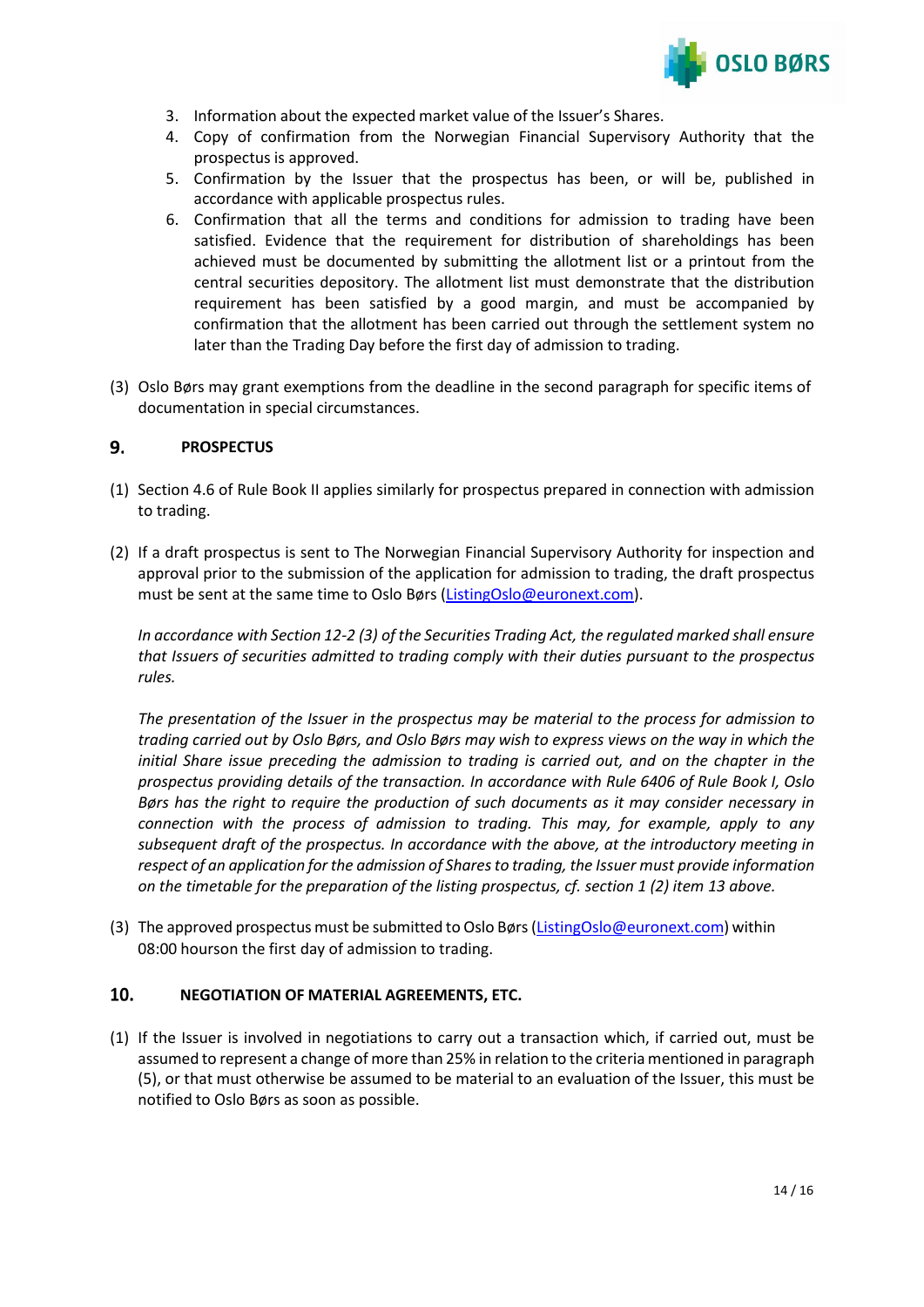

*This applies regardless of which stage the admission process has reached when the negotiations commence.*

(2) Oslo Børs shall decide whether an application for admission to trading shall be processed before the negotiations mentioned in paragraph (1) have been completed. If the negotiations are completed / an agreement is entered into following submission of the application for admission to trading, Oslo Børs determines whether the admission process must be postponed.

*Oslo Børs will decide on the basis of information received whether the application can be processed before the negotiations have been completed, or whether the negotiations are of such significance for the evaluation of the Issuer that processing of the application must be deferred until the negotiations are completed. If the negotiations are completed / and agreement is entered into following submission of the application for admission to trading, Oslo Børs must decide whether it is necessary to defer consideration of the application in order to allow time for a proper evaluation.*

(3) Any merger or demerger must be legally completed prior to the first day of trading. Oslo Børs may grant an exemption from the first sentence in special circumstances. Oslo Børs reserves the right to require that other agreements as mentioned in paragraph (1) must be legally completed before the first day of trading if special circumstances so dictate.

*In the case of other agreements as mentioned in paragraph (1), admission to trading will not necessarily be conditional on the completion of the agreement, unless Oslo Børs decides to make this a condition for the start of admission to trading after considering the significance of the agreement for the Issuer and the conditions for it to be completed.*

- (4) A *transaction* as referred to in paragraph (1) shall mean an acquisition or disposal of a business or asset. This provision shall apply similarly to mergers and demergers.
- (5) A transaction shall represent a change as mentioned in paragraph (1) if it causes an increase or reduction of more than 25% in the Issuer's total assets, revenue or profit or loss. If the transaction relates to assets or business activities that have not been subject to separate financial reporting, the calculation of whether the transaction exceeds 25% shall be based on the consideration paid or received for the asset or business activity and the book value of the Issuer's total assets before the acquisition or disposal.

*It should be noted that the criteria set out in paragraph (5) are alternative in the sense that the* duty is triggered if the transaction represents a 25% change for any one of the criteria. The criteria *are determined on the basis of the criteria that apply when calculating the 25% threshold for pro forma information in a prospectus, and in interpreting the criteria, Oslo Børs may take into account how the criteria are interpreted in the prospectus rules, although it will not be bound by such comparison.*

#### 11. **TRANSFER OF SHARES ADMITTED TO TRADING ON EURONEXT EXPAND TO OSLOBØRS**

- (1) Reference is made to section 3.2 of Rule Book II.
- (2) Oslo Børs reserves the right to require within five Trading Days of the receipt of an application that due diligence is carried out in accordance with the requirements set out in section 2 above.

*In connection with a transfer of admission to trading to Oslo Børs, it may in special cases be necessary for due diligence to be carried out to evaluate whether the Shares can be admitted to*